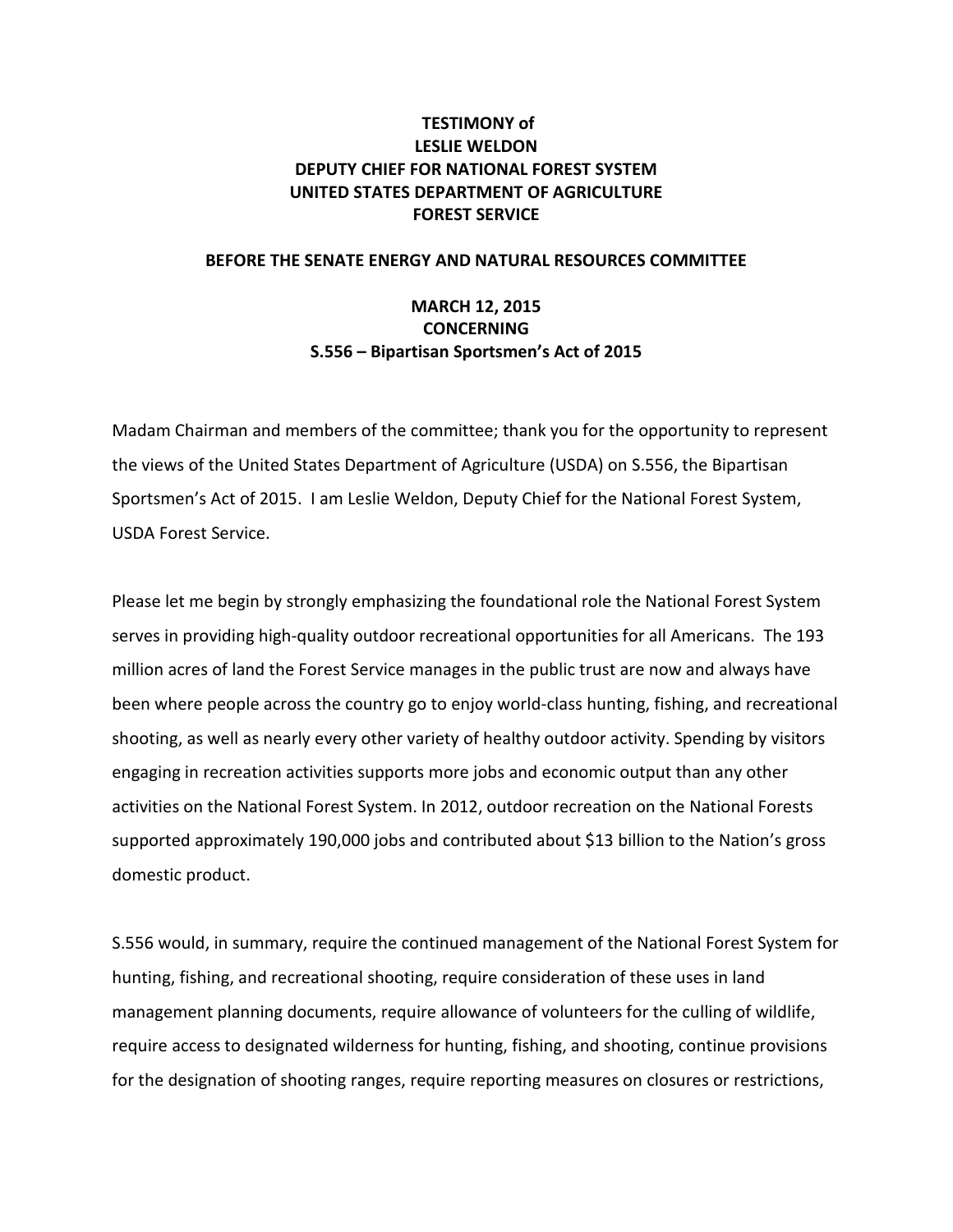and require coordination with advisory committees on these actions. The bill would establish procedures for permitting commercial film crews of five or fewer persons and the use of cameras and related equipment. It also creates reporting requirements under the Equal Access to Justice Act. In Title II, the bill would mandate that a percentage of monies from the Land and Water Conservation Fund be used to acquire recreation access to federal lands, would require development and publication of a list of federal lands where access is limited or unavailable, and amend the Federal Land Transaction Facilitation Act.

#### Section 101 – Recreational Fishing, Hunting, and Recreational Shooting

USDA applauds the interest in promoting the tradition of hunting, fishing, and recreational shooting on the National Forests. Certain components in the legislation, however, raise specific concerns. Management of National Forests, including within designated wilderness, for the purposes of hunting, fishing, and shooting, and consideration of these uses when relevant in planning documents is already a fundamental component of existing law and policy including the Multiple Use–Sustained Yield Act and the National Forest Management Act, and will continue even without passage of this bill. National Forests are and will be open unless closed to these activities. If an agency action has effects on hunting, fishing, or recreational uses they would be evaluated under current policy and those effects disclosed. If they are not relevant to the planning effort, requiring the agency to consider them would provide minimum benefit and generate additional, unnecessary environmental documentation. Although the bill states that the bill is not intended to prioritize recreational hunting, fishing, and recreational shooting over other uses of Federal lands, USDA is concerned that the requirements in section 101 to facilitate recreational hunting, fishing, and recreational shooting could limit the agency's flexibility to balance these uses with other uses as required under the Forest Service's Multiple Use-Sustained Yield Act.

USDA also is concerned that section 101(b)(4)(A) could be understood to open units of the National Wilderness Preservation System to uses prohibited by the Wilderness Act . Section 101(b)(4)(A)(ii) would provide that the bill's requirement that lands are open to fishing,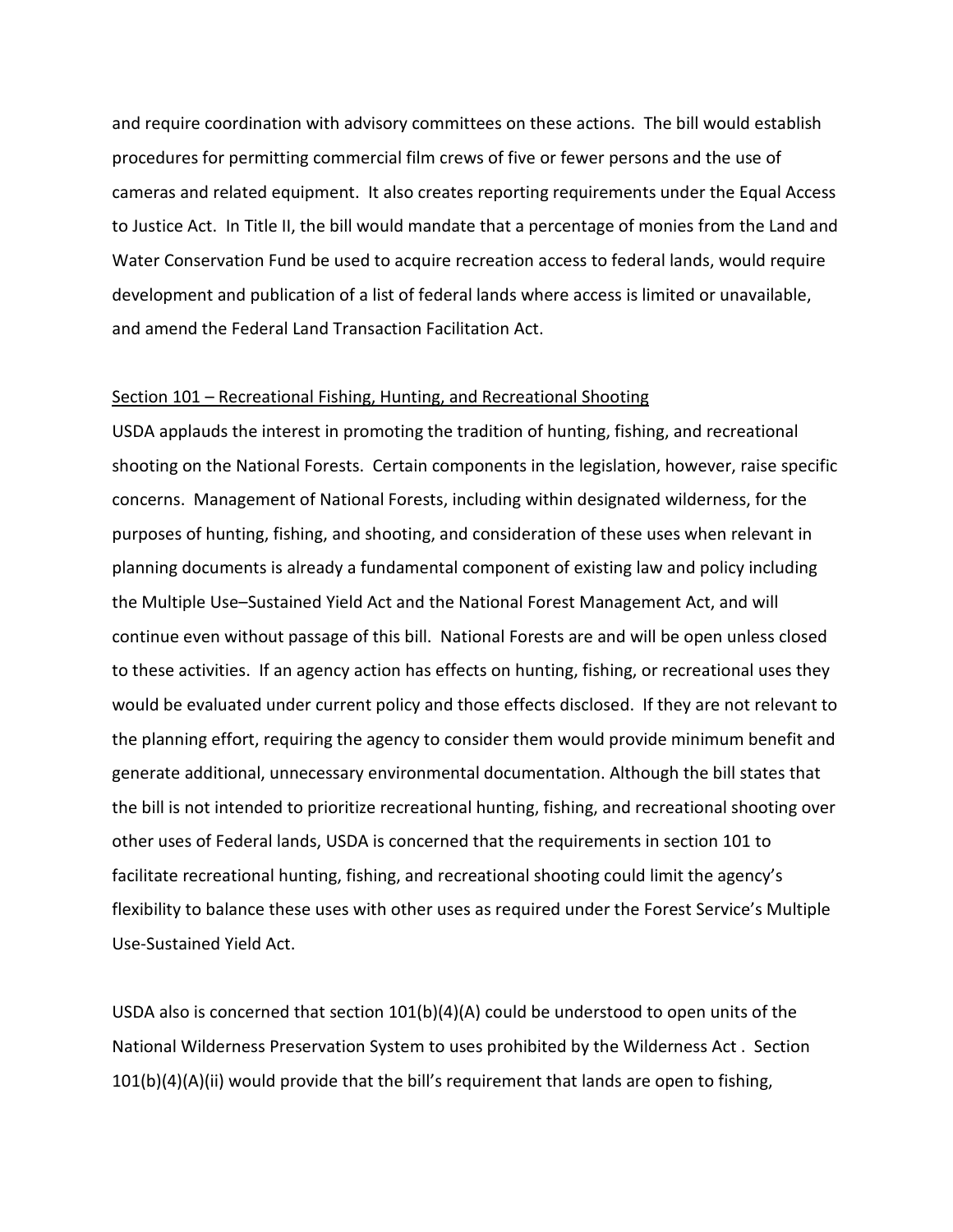hunting, and recreational shooting does not also authorize motorized access or the use of motorized vehicles in wilderness study areas and areas administratively classified as eligible or suitable for wilderness designation. This provision does not provide the same safeguard that motorized access for fishing, hunting and shooting will continue to be prohibited in designated wilderness. We are concerned that section  $101(b)(4)(A)(ii)$  could be read to open wilderness areas administered by the Forest Service to temporary roads, motor vehicles, motorized equipment, motorboats, and other forms of mechanized transport in furtherance of recreational hunting, shooting, and fishing.

Further, this provision only mentions motorized vehicles but is silent on other prohibited uses under section 4(c) of the Wilderness Act (16 U.S.C. 1133(c)), such as mechanical transport, structures, and installations. As a result, this provision creates uncertainty as to whether such uses, when in furtherance of recreational hunting, shooting, and fishing, would remain prohibited under the Wilderness Act. Wilderness areas are currently managed by the Forest Service to provide opportunities for recreational use and enjoyment (including hunting and fishing) consistent with the primary responsibility of preserving the wilderness character of the area. Under section 101(b)(4)(C), local agency line officers already exercise authority to designate shooting ranges where appropriate and necessary. We note that the liability limitation in section 101(b)(4)(C) regarding these designations does not override the Federal Tort Claims Act and therefore most likely would not have any legal effect. With respect to section 101(b)(3)(B), the decision to allow culling of wildlife by volunteers or by other methods in any areas closed to hunting or fishing would be a decision best made locally, in concert with state agencies, based on local circumstances.

Given our long-standing commitment to manage National Forests as open for hunting, fishing, and shooting, where prohibitions do occur they are as a last resort to address sound public safety or natural resource concerns. These decisions are again best made by local, delegated line officers rather than agency heads, after the appropriate level of environmental analysis under NEPA and appropriate public involvement have been completed. The restatement in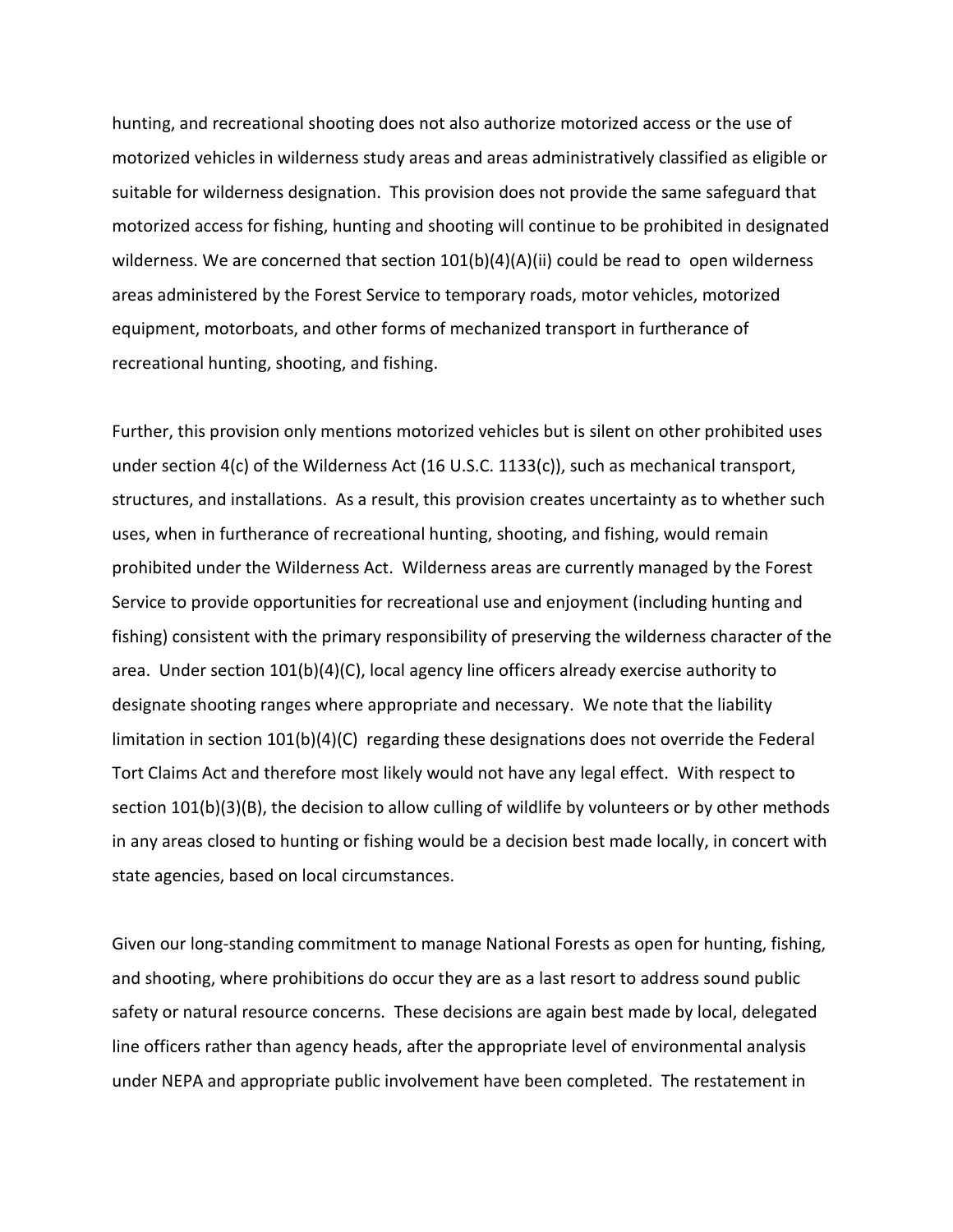section 101(b)(8) of the authority of Executive Orders 12962 and 13443 is unnecessary and may give the perception the Agency is required to give deference to these activities as special interests. Additionally, to the extent the consultation requirement applies to emergency closures, timely agency response to public safety issues could be compromised.

#### Section 102 – Commercial Filming

USDA agrees commercial filming is an appropriate use of National Forest System lands and should not be overly constrained. To this end, the Forest Service is currently engaged in a public process to revise its commercial filming directives to ensure sufficient protection of public resources, the freedom of individuals and groups, both large and small, to film and photograph National Forest System lands, and the protection of freedom of the press. This effort has included meeting with industry advocates and media groups, and hosting extensive public meetings in Boise, Seattle, Portland, and Washington DC during the public comment period for the proposed directives. Additionally, in concert with a Department of Interior-led effort USDA has been engaged in formation of an updated fee schedule common across land management agencies, with publication of a final rule anticipated soon. USDA believes issuance of these directives is the most appropriate way to ensure balanced protection of natural resource and wilderness values with use by commercial film crews of all sizes.

We would like to work with the committee on language addressing commercial filming to avoid unintended consequences. We are concerned that even small film crews can have a substantial impact as they may use large vehicles, trailers, generators, and other equipment to conduct their business. Issuing permits based on individual applications allows for commercial filming and provides assurance that impacts on natural resources will be avoided or minimized.

Additionally, we are concerned about new paragraph (3)(E), which provides that the Secretary may not prohibit "as a mechanized apparatus or under any other purposes, use of cameras or related equipment used for the purpose of commercial filming activities or similar projects." Because paragraph (3)(E) applies to wilderness, this provision would allow use of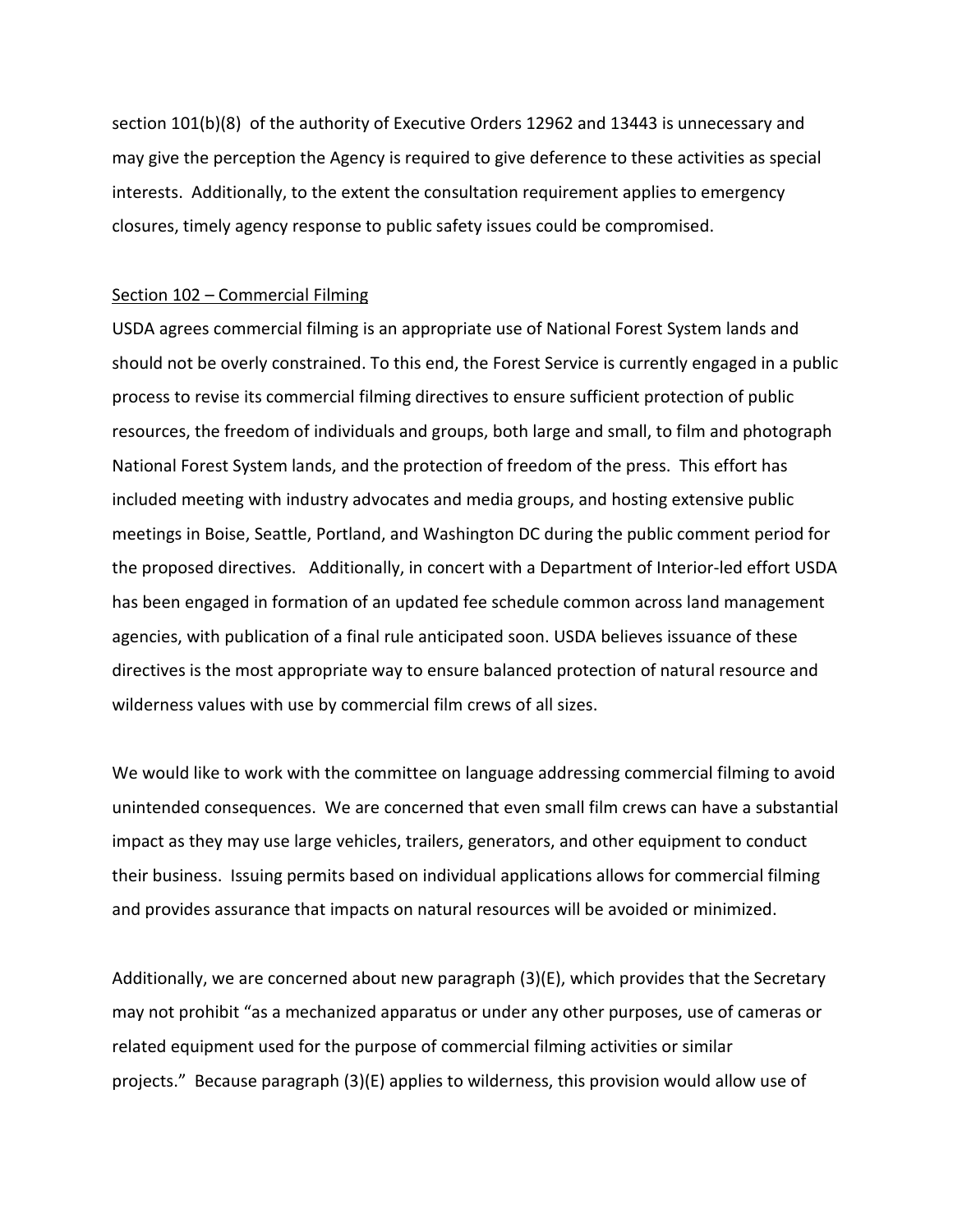motorized equipment such as cranes for filming in wilderness, which would be inconsistent with the Wilderness Act.

### Section 103 – Federal Action Transparency

The detailed data to meet reporting requirements in the Federal Action Transparency section of the bill would impose a substantial burden on the Forest Service in terms of staff time and information technology expenses in the collection, database formatting, and dissemination of this information. We do not support section 103 as the information is largely already available via the Public Access to Court Electronic Records reporting system, even though it is not in summary report format as requested in this bill.

### Sections 201 and 202 – Habitat Conservation

We fully support the objectives of increasing and improving access to public lands. The development and publication of regional priority lists describing lands with limited, disputed or no legal access as required by Section 202 will require considerable staff time and would not, by itself, create greater access. Local Forest managers regularly pursue opportunities to acquire title, easement, or right-of-way to improve public access. We will continue to pursue negotiations with willing sellers, and assert public rights where access has been denied, to the extent of our capacity to do so.

The Land and Water Conservation Fund (LWCF) is a proven tool that can be used to improve recreational access to public lands. The President's FY 2016 Budget proposes to permanently authorize annual mandatory funding of the Department of Agriculture and Department of the Interior Land and Water Conservation Fund programs beginning in FY 2017. In FY 2016, we are requesting \$400 million in discretionary funding and \$500 million in mandatory funding, with all \$900 million coming from mandatory funding in FY 2017 to be shared by Agriculture and Interior. Full funding for the Land and Water Conservation Fund supports the President's agenda of improving public access and the past success and ongoing importance of the LWCF cannot be overstated. Of 40 land purchases the Forest Service completed in FY14 using LWCF,